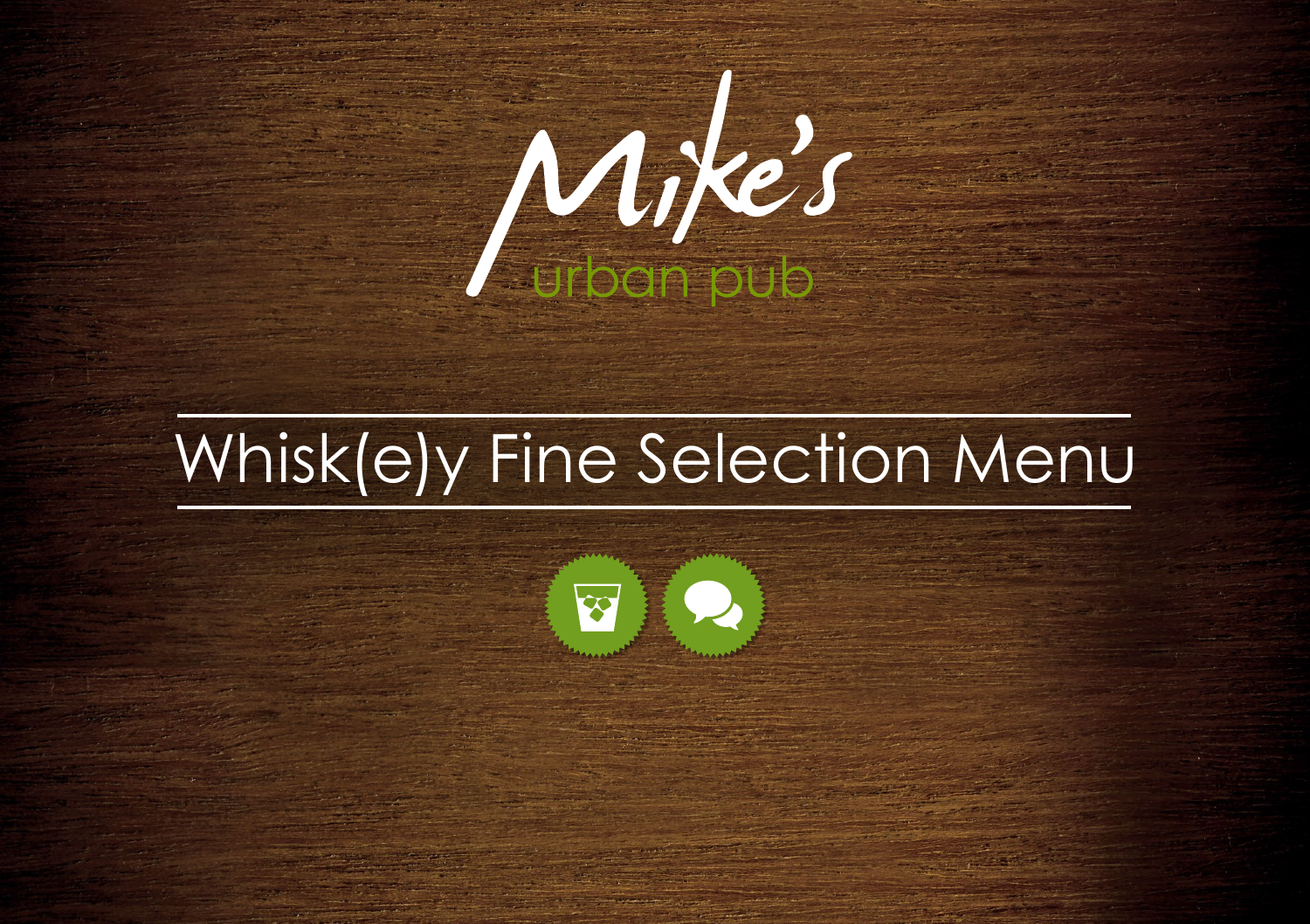## **Slàinte Mhaith!**

Wondering what the above means? Then choose a fine glass of whisk(e)y from our Fine Selection menu with over 50 varieties from all over the world. With the right spirit, this Gaelic toast is best recited.

It is pronounced "Slanj-a-va" and translates as "To good health!".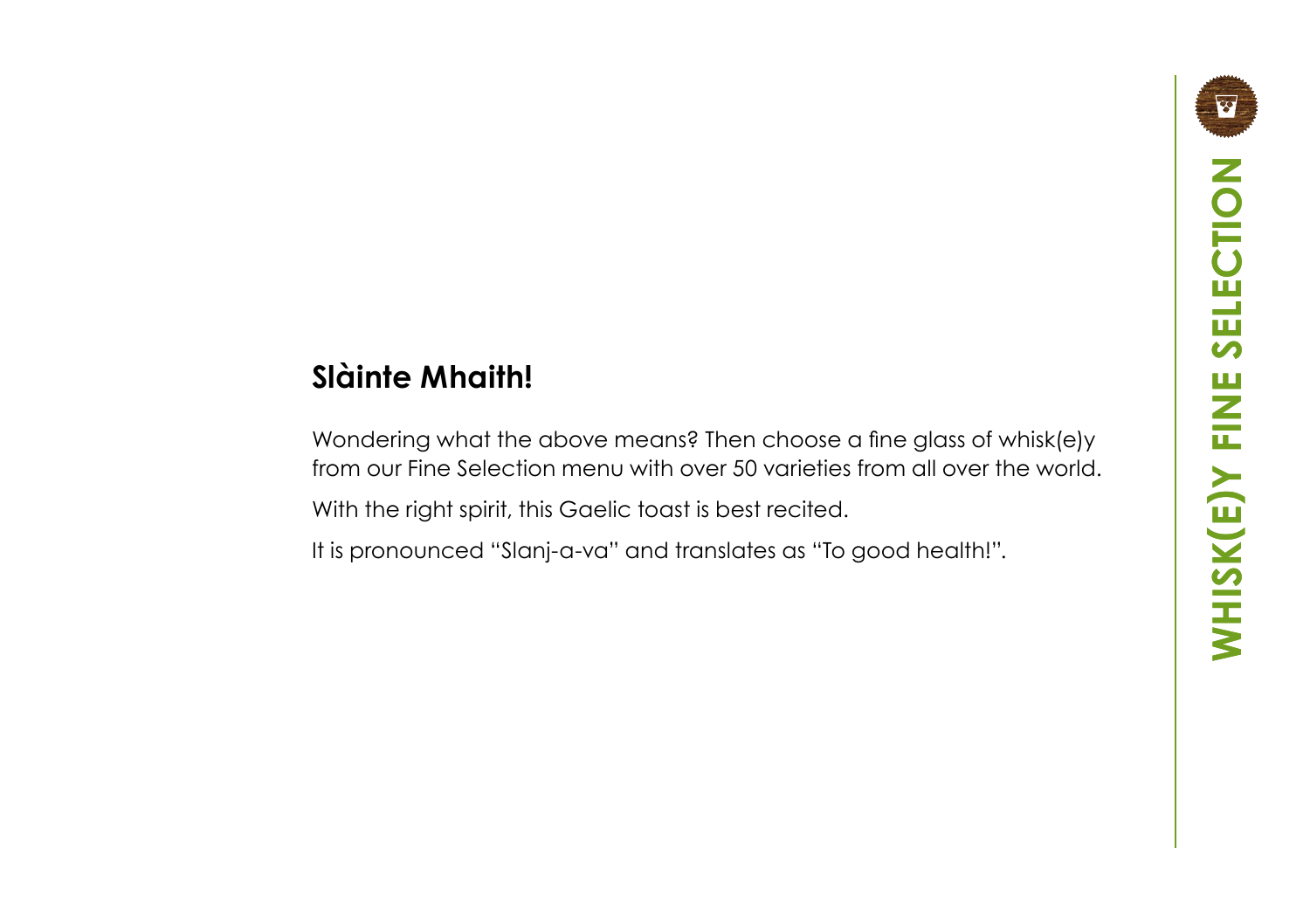| Dimple 15 Years <sup>2</sup><br><b>Scotch - Blended</b> Created from mild Grain Whiskies<br>and strong Single Malts                                                                  | $2$ cl | $\epsilon$ 5.80 |
|--------------------------------------------------------------------------------------------------------------------------------------------------------------------------------------|--------|-----------------|
| <b>Ballantine's Finest</b> 2<br><b>Scotch - Blended</b> Deep, slight and spicy aroma; balanced<br>taste with hints of chocolate, apple and a hint of vanilla                         | $2$ cl | €3.80           |
| Chivas Regal 12 Years $^2$<br><b>Scotch - Blended</b> Fruity and spicy; with honey, herbs<br>and heather; full, creamy and balanced; with accents<br>of vanilla, hazelnut and toffee | $2$ cl | €3.80           |
| Johnnie Walker Red Label 2<br>Scotch - Blended Balanced, strong, peaty; with an<br>unusual depth                                                                                     | $2$ cl | €3.80           |
| Johnnie Walker Black Label 2<br><b>Scotch - Blended</b> Multilayered and full; with vanilla and<br>dark fruits, some smoke in addition                                               | $2$ cl | $\notin$ 4.80   |
| Johnnie Walker Gold Label 2<br><b>Scotch – Blended</b> Soft with creamy texture and honey<br>aromas; notes of raisins and malt                                                       | $2$ cl | €6.80           |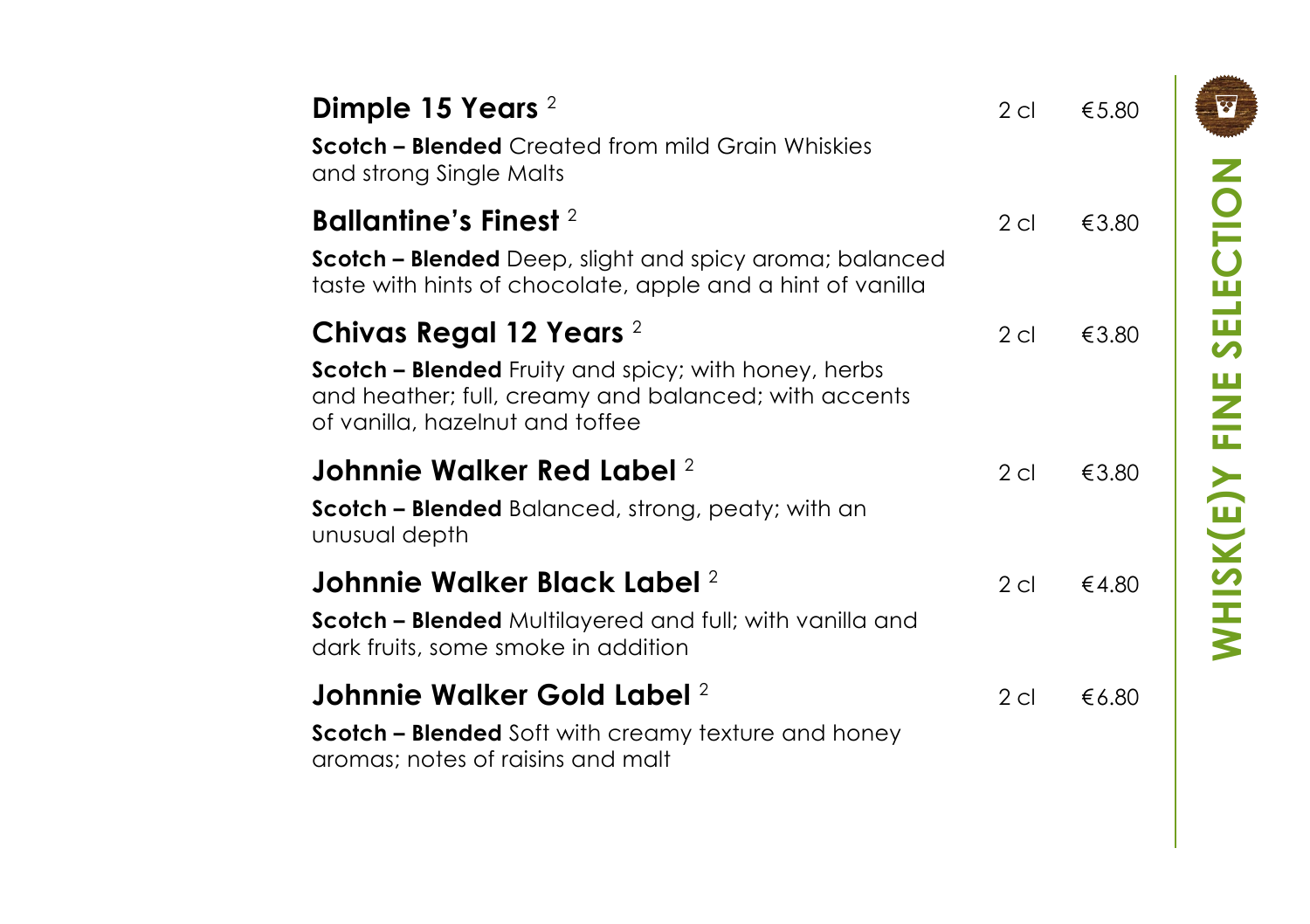| Johnnie Walker Platinum Label $^2$<br><b>Scotch - Blended</b> Powerful, intense and fruity with a slightly<br>smoky note; dried fruits, malty cereals, creamy vanilla<br>with almond and mandarin | 2 cl   | €10.80 |
|---------------------------------------------------------------------------------------------------------------------------------------------------------------------------------------------------|--------|--------|
| Johnnie Walker Blue Label $^{\rm 2}$                                                                                                                                                              | 2 cl   | €17.80 |
| <b>Scotch – Blended</b> Harmonious, intense and smoky, with<br>hints of raisins and nuts, touch of dark chocolate and oak                                                                         |        |        |
| Woodford Reserve <sup>2</sup>                                                                                                                                                                     | $2$ cl | €5.80  |
| <b>Bourbon-American</b> Powerful aromas of dried fruit,<br>mint and citrus; a hint of cocoa, vanilla and tobacco;<br>rich with slight oiliness                                                    |        |        |
| Four Roses Bourbon <sup>2</sup>                                                                                                                                                                   | $2$ cl | €3.80  |
| <b>Bourbon-American</b> Clear vanilla note and intense wood<br>aroma; strong notes of nutmeg and red berries; soft and<br>velvety                                                                 |        |        |
| Jack Daniel's $2$                                                                                                                                                                                 | $2$ cl | €3.80  |
| <b>American</b> Notes of caramel, vanilla and wood, with<br>slight fruit; smoky charcoal with oak notes                                                                                           |        |        |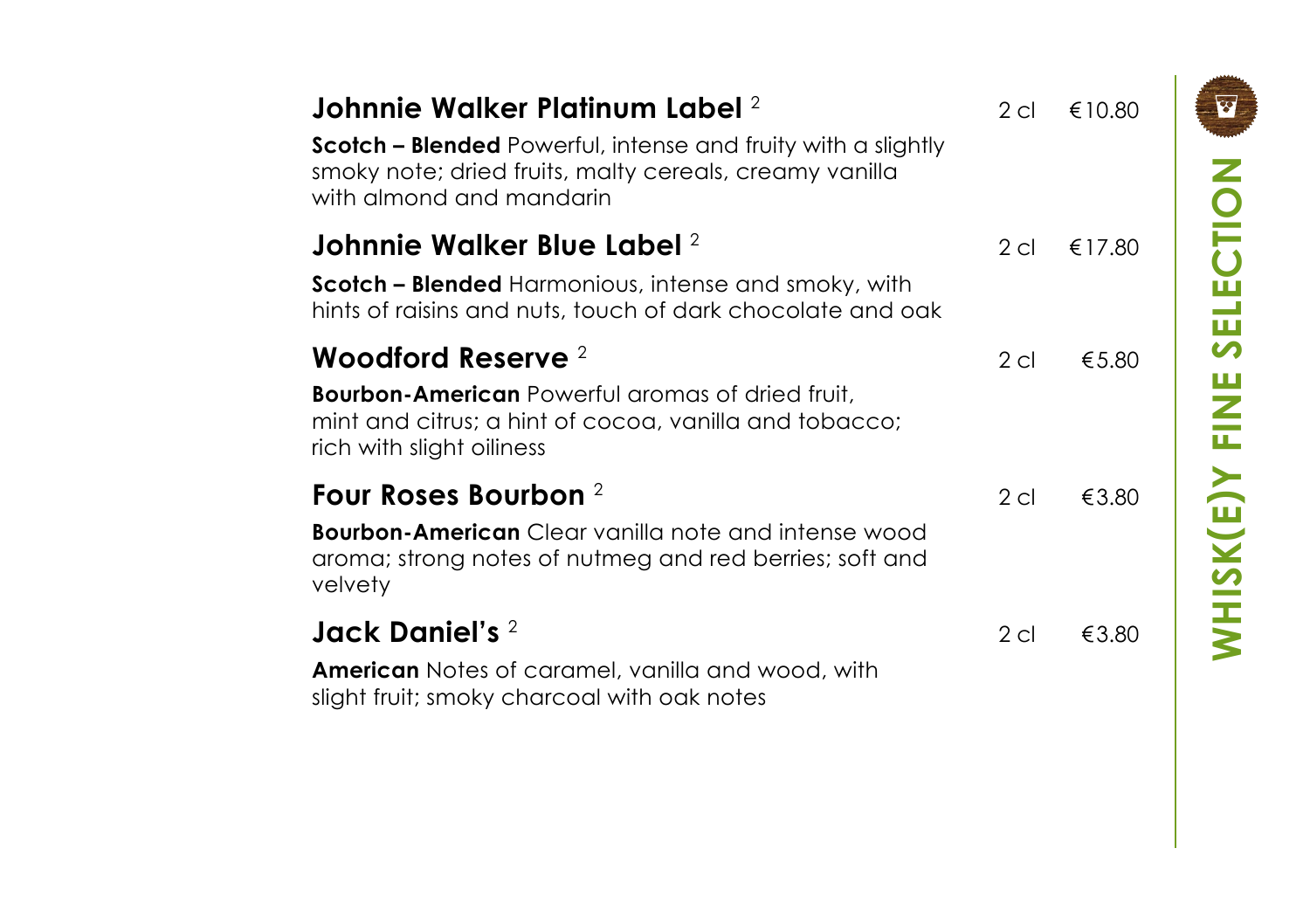| <b>Bulleit Rye</b> <sup>2</sup><br>Rye - American Strong oak aromas; very mild with light<br>notes of vanilla, honey and pepper                                                                | $2$ cl          | $\epsilon$ 5.80 |
|------------------------------------------------------------------------------------------------------------------------------------------------------------------------------------------------|-----------------|-----------------|
| Connemara Peated <sup>2</sup><br><b>Irish</b> Smoky peatiness balanced by heather, honey and<br>oak; silky soft with a honey-sweet start, followed by more<br>complex aromas of malt and fruit | 2 <sub>cl</sub> | €6.80           |
| Tullamore Dew <sup>2</sup><br><b>Irish</b> Gentle, with some vanilla and hints of spices;<br>clear spice in the aroma, yet mild                                                                | $2$ cl          | €3.80           |
| Tullamore Dew 12 Years 2<br>Irish Smoky character and a slightly woody note;<br>sweet, nutty and slightly spicy aroma                                                                          | $2$ cl          | $\epsilon$ 5.80 |
| Jameson Irish Whiskey <sup>2</sup><br>Irish Soft and creamy with coconut and vanilla;<br>young and strong with a dry citrus aroma                                                              | $2$ cl          | €3.80           |
| Canadian Club <sup>2</sup><br><b>Canadian - Blended</b> Soft and supple; spicy scent of<br>almonds, rye and sweet vanilla tones                                                                | $2$ cl          | €6.80           |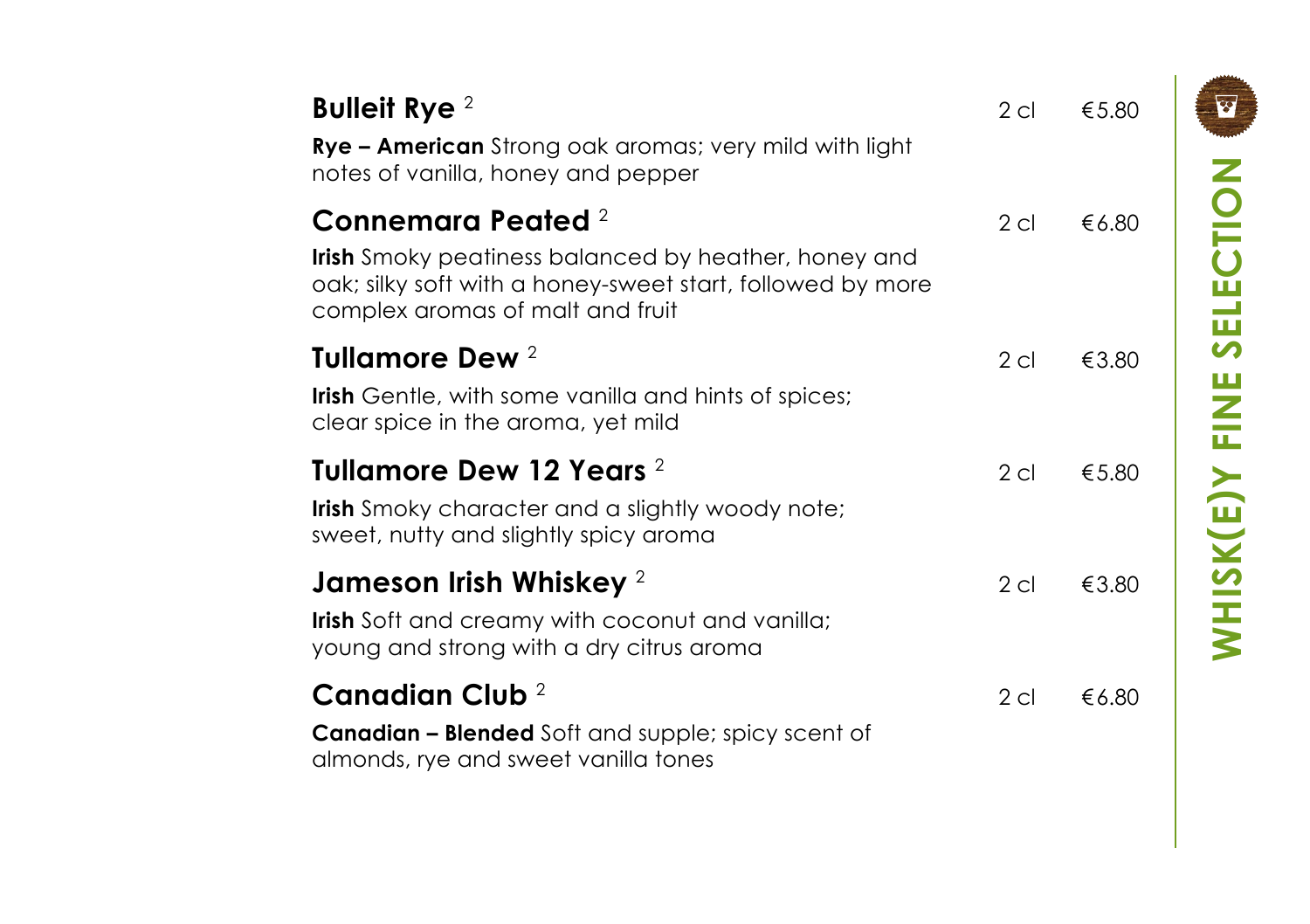| Ardmore Legacy <sup>2</sup><br><b>Highland North</b> Sweetness of honey, caramel and vanilla<br>with mild peat smoke; dry and spicy finish                                                | $2$ cl | €6.80 |
|-------------------------------------------------------------------------------------------------------------------------------------------------------------------------------------------|--------|-------|
| Clynelish 14 Years <sup>2</sup><br><b>Highland North</b> Delicately oily and supple; maritime<br>character of sea salt; spicy with a fine citrus note                                     | $2$ cl | €7.80 |
| Dalmore 15 Years 2<br><b>Highland North</b> Nutmeg with cinnamon and orange<br>marmalade; full, sweet and spicy taste of ginger,<br>mandarin and vanilla                                  | $2$ cl | €7.80 |
| Edradour 10 Years <sup>2</sup><br>Highland North Fruity and spicy with tantalising vanilla<br>and tropical fruit; slightly dry with pleasant dark<br>chocolate and a hint of tender smoke | $2$ cl | €9.80 |
| Glendronach 12 Years <sup>2</sup><br><b>Highland North</b> Fruity-sweet; full-bodied with warm oak<br>and sherry notes, complemented by the taste of nuts                                 | $2$ cl | €8.80 |

E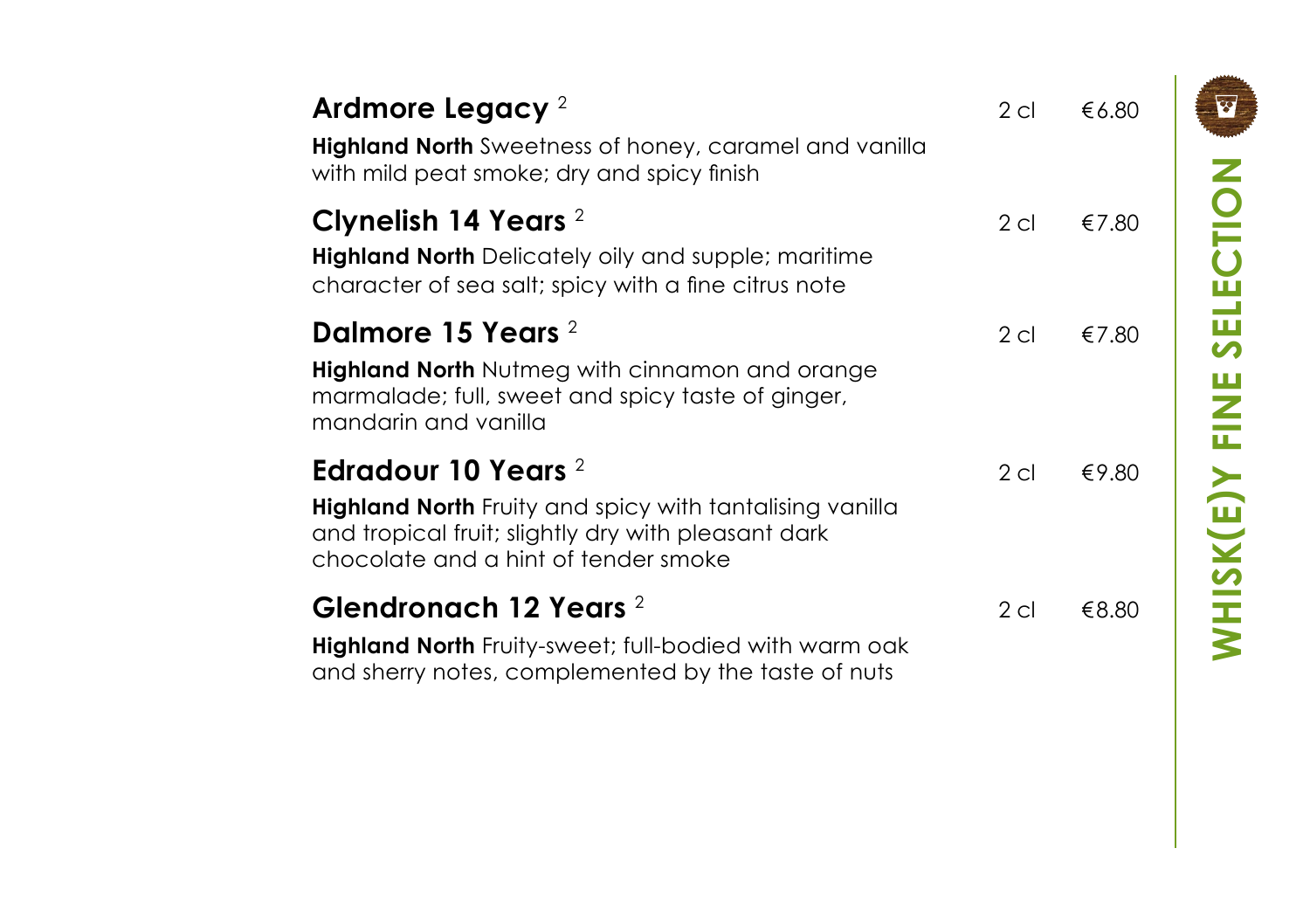| Glenmorangie Original <sup>2</sup><br><b>Highland North</b> Seductive complexity and finesse; floral<br>sweetness with fruity elements and delicate spiciness                                       | 2 cl   | €7.80 |
|-----------------------------------------------------------------------------------------------------------------------------------------------------------------------------------------------------|--------|-------|
| Glenmorangie Signet <sup>2</sup><br><b>Highland North</b> Opulent aroma of coffee, sherry and<br>candied orange peel; mild sweetness in interesting<br>harmony with lively spiciness and tart mocha | $2$ cl | €7.80 |
| Glengoyne 12 Years 2<br><b>Highland North</b> Aroma of lemon peel, honey and a touch<br>of coconut; full-bodied with mild sherry sweetness, toffee<br>apples, cinnamon and ginger                   | $2$ cl | €7.80 |
| Aberlour 12 Years 2<br><b>Highland North</b> Fruity aromas; very smooth and round;<br>fruits come to the front                                                                                      | $2$ cl | €5.80 |
| Dalwhinnie 15 Years 2<br><b>Highland North</b> A hint of heather and smoke; light,<br>fruity sweet, with hints of vanilla and honey                                                                 | $2$ cl | €4.80 |

 $\mathbf{F}$ **)Y FINE SELECTION E WHISK (**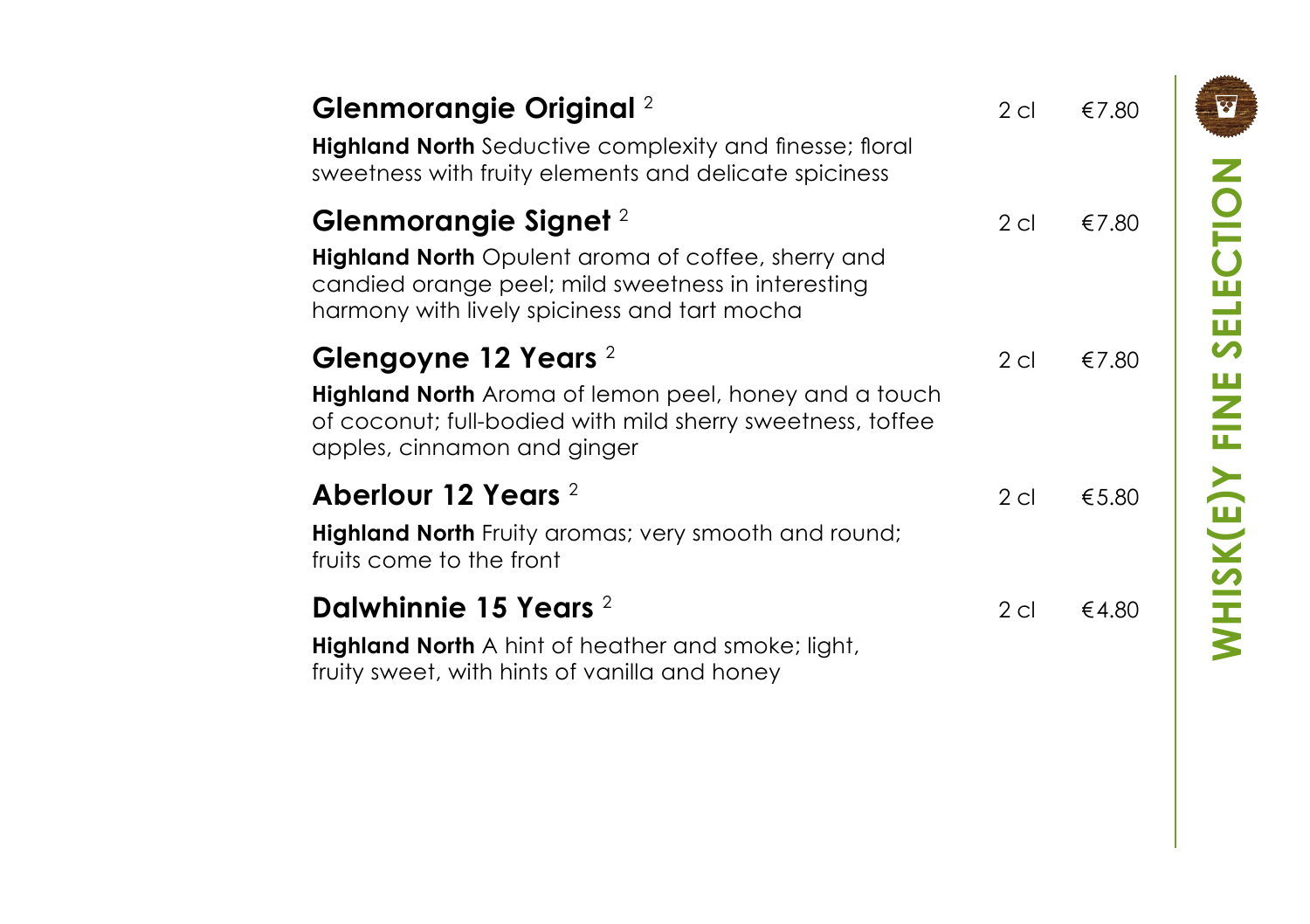| Old Pulteney 12 Years 2<br><b>Highland North</b> Maritime aroma with fresh fruits; velvety<br>sweetness combined with salty spicy notes and hints of<br>citrus fruits | $2$ cl | €5.80 |
|-----------------------------------------------------------------------------------------------------------------------------------------------------------------------|--------|-------|
| Oban 14 Years <sup>2</sup>                                                                                                                                            | $2$ cl | €5.80 |
| Highland West Full-bodied, smoky and malty with hints of<br>figs and honey; slightly salty and with sweet oak notes                                                   |        |       |
| Auchentoshan 12 Years 2                                                                                                                                               | $2$ cl | €4.80 |
| Lowland Fruity note; sherry aromas complemented by<br>the taste of fresh grapes and apples                                                                            |        |       |
| Auchentoshan Three Wood 2                                                                                                                                             | $2$ cl | €8.80 |
| Lowland Powerful and complex aroma of sherry and<br>caramel; broad spectrum of fruit and traces of hazelnut<br>and almond                                             |        |       |
| Glenkinchie 12 Years <sup>2</sup>                                                                                                                                     | $2$ cl | €4.80 |
| <b>Lowland</b> Strong malt, citrus and floral notes; ripe fruits<br>combined with spicy malt notes                                                                    |        |       |

 $\mathbf{F}$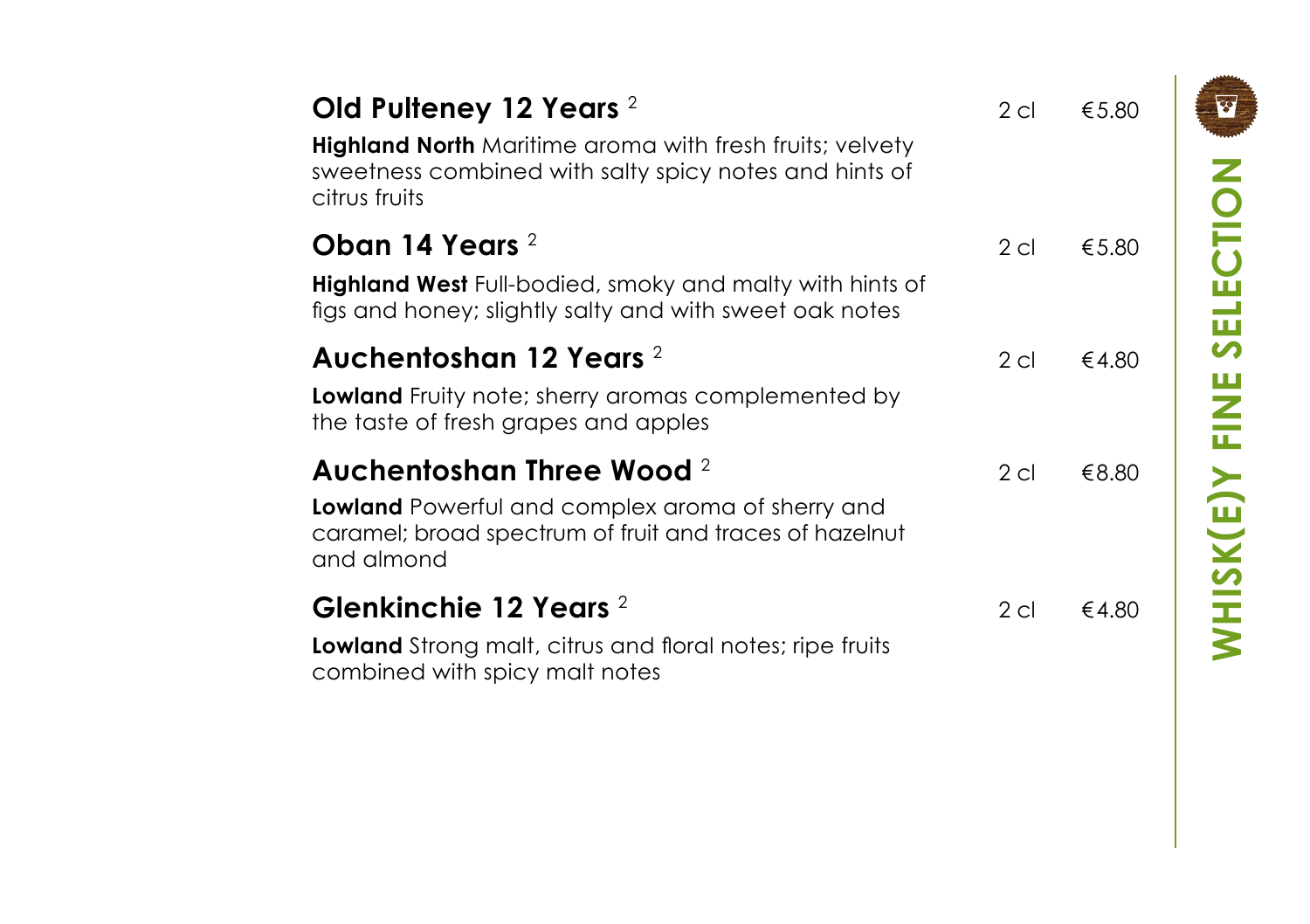| Aberlour 18 Years <sup>2</sup><br><b>Speyside</b> Orange and chocolate notes with a hint of ripe<br>pears; pleasantly spicy and sweet at the same time                                    | $2$ cl | €9.80 |
|-------------------------------------------------------------------------------------------------------------------------------------------------------------------------------------------|--------|-------|
| Aberlour a'bunadh <sup>2</sup><br><b>Speyside</b> Dry, fruity aromas of apples and pears with sweet<br>notes of vanilla; exceptionally creamy with hints of nutmeg<br>and honey sweetness | $2$ cl | €8.80 |
| Cardhu 15 Years <sup>2</sup><br><b>Speyside</b> Elegant aroma with fruity, spicy sweetness; light<br>notes of malt and hints of smoke and vanilla                                         | $2$ cl | €6.80 |
| Caol lla 12 Years <sup>2</sup><br><b>Speyside</b> Balanced, striking and appetizing; with a light<br>citrus note and a little smoke                                                       | $2$ cl | €6.80 |
| Caol Ila Moch <sup>2</sup><br><b>Speyside</b> Gentle, soft aromas; clear taste                                                                                                            | $2$ cl | €6.80 |
| Glenfiddich 15 Years Solera 2<br><b>Speyside</b> Smooth, fruity body, followed by a subtle<br>combination of honey and vanilla                                                            | $2$ cl | €5.80 |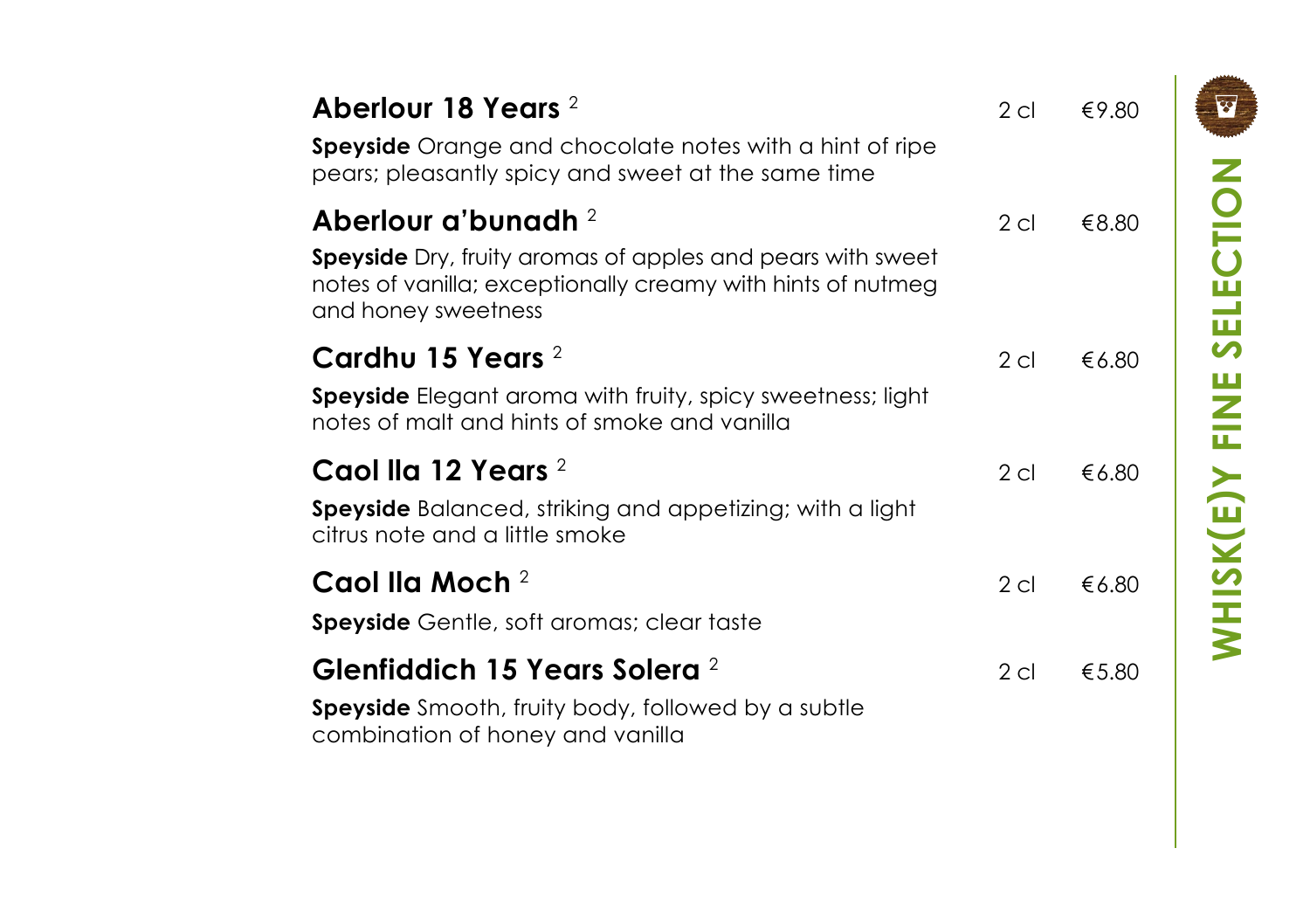| Glenfiddich 18 Years <sup>2</sup><br><b>Speyside</b> Dried fruits, candied lemon, in combination<br>with light oak; very delicate and yet powerful                             | $2$ cl | €9.80         |
|--------------------------------------------------------------------------------------------------------------------------------------------------------------------------------|--------|---------------|
| Tomatin 12 Years <sup>2</sup><br><b>Speyside</b> Malty, fruity and smoky aromas; taste of apple<br>compote, pear and malt; soft and sweet finish                               | $2$ cl | $\notin$ 4.80 |
| Glenfiddich 12 Years <sup>2</sup><br><b>Speyside</b> Balanced, dry and fruity, with aromas of pine<br>and peat                                                                 | $2$ cl | $\notin$ 4.80 |
| Glenlivet 12 Years Founder's Reserve 2<br><b>Speyside</b> Taste of citrus fruits, especially sweet orange;<br>sweet and fruity; balanced and soft                              | $2$ cl | €4.80         |
| Macallan Amber 1824 Edition $2$<br><b>Speyside</b> Mild citrus notes with aromas of vanilla and<br>cereals; notes of raisins, cinnamon, apples of paradise<br>and cotton candy | $2$ cl | €7.80         |
| Macallan Sienna 1824 Edition $2$<br>Speyside Subtle vanilla and orange notes; taste of dates,<br>figs, raisins, oranges, apples and vanilla                                    | $2$ cl | €9.80         |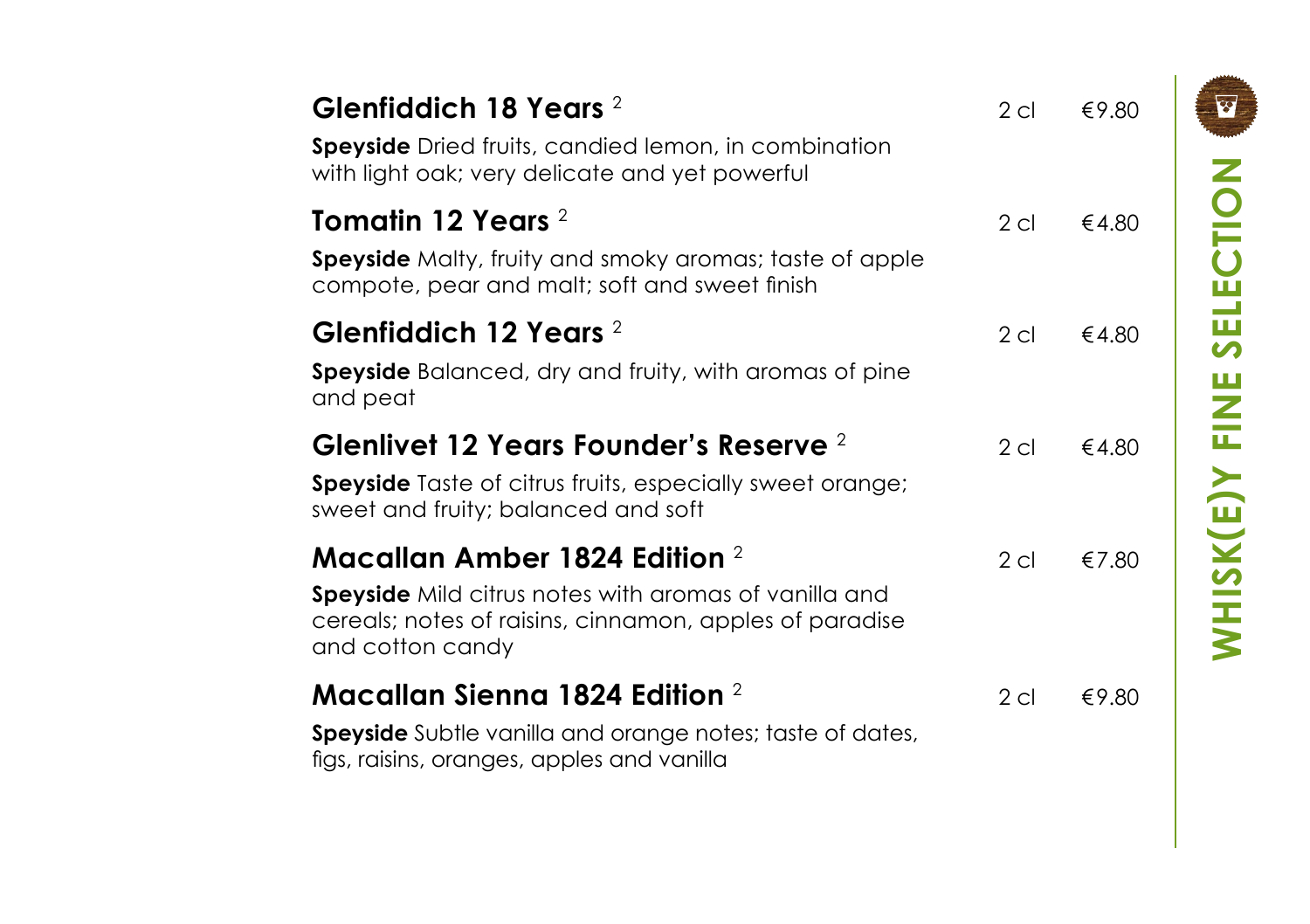| Cragganmore 12 Years <sup>2</sup><br><b>Speyside</b> Full-bodied and dry with honey and toffee;<br>malty and rounded with slightly smoky notes                                                                      | $2$ cl | €4.80 |
|---------------------------------------------------------------------------------------------------------------------------------------------------------------------------------------------------------------------|--------|-------|
| Ardberg 10 Years <sup>2</sup><br><b>Islay</b> Balanced and deep character; sweet, spicy<br>and full-bodied                                                                                                          | $2$ cl | €5.80 |
| Ardberg Uigeadail <sup>2</sup><br><b>Islay</b> Sweet, smoky, spicy and full-bodied; with a hint of malt                                                                                                             | $2$ cl | €8.80 |
| Bowmore 12 Years <sup>2</sup><br><b>Islay</b> Fruity notes of lemon and sherry combined with<br>smoky, salty aromas; strong, spicy and yet soft                                                                     | $2$ cl | €4.80 |
| Bowmore Darkest 15 Years 2<br><b>Islay</b> Notes of smoke and lots of sherry, which tastes like<br>cedar wood and caramel syrup                                                                                     | $2$ cl | €7.80 |
| Lagavulin 43% Distillers Edition 2020 $^2$<br><b>Islay</b> Sweet, lush and very salty malt flavour with vanilla<br>and a hint of fruit; smoke fills the mouth; very long lasting<br>finish with fruit, peat and oak | $2$ cl | €8.80 |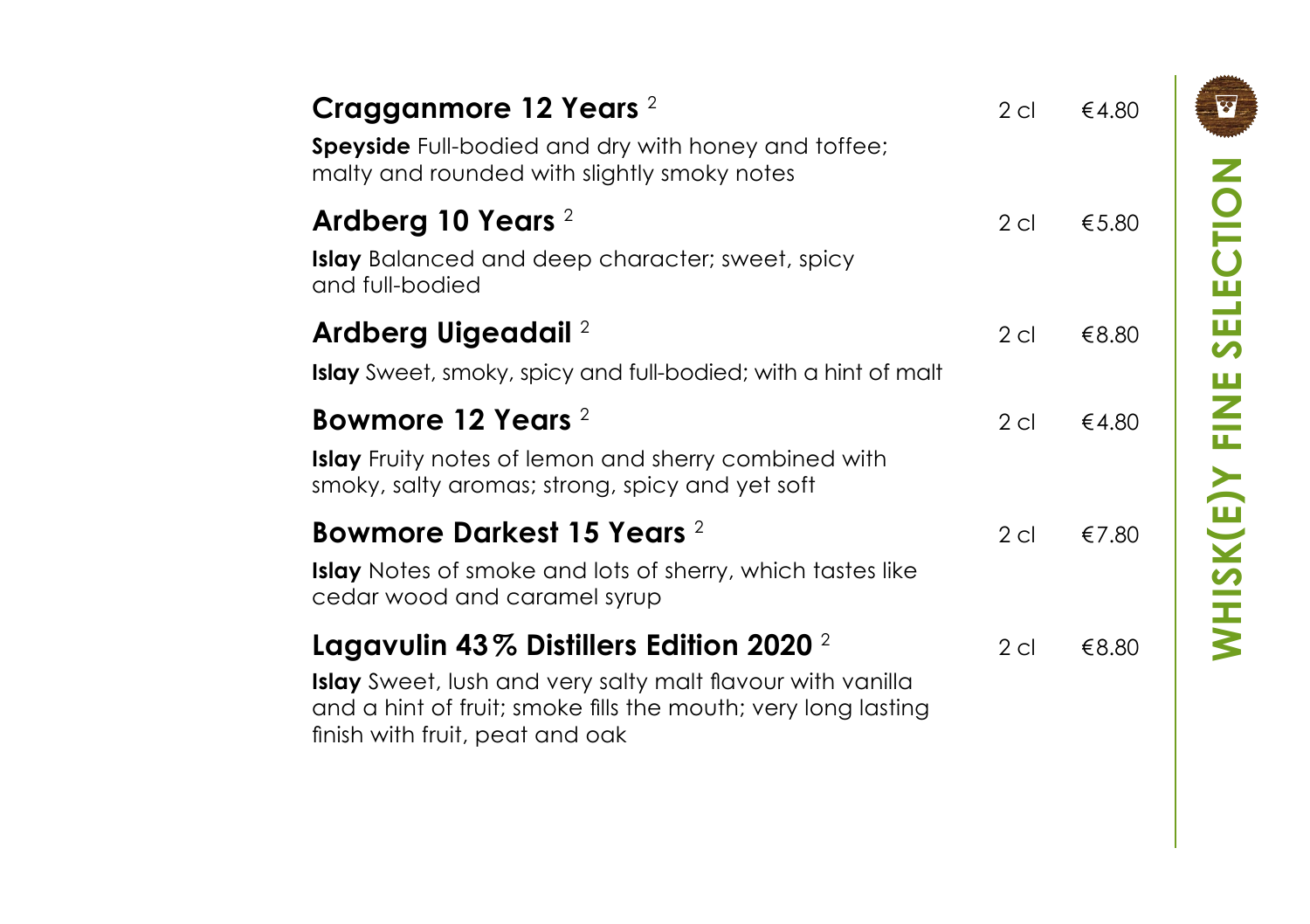| Octomore 7.1 $2$<br><b>Islay</b> Warm nuances of wood, smoke and ripe fruits; sweet<br>aromas of honey, vanilla, citrus and crème brûlée                            | $2$ cl | €16.80 |
|---------------------------------------------------------------------------------------------------------------------------------------------------------------------|--------|--------|
| Lagavulin 16 Years <sup>2</sup><br><b>Islay</b> Notes of iodine and seaweed; taste of dry peat<br>smoke, sea and salt                                               | $2$ cl | €7.80  |
| Isle of Jura 10 Years $2$<br><b>Isle of Jura</b> Tart and dry; develops its smoky sweetness to<br>a spicy aroma only shortly afterwards                             | $2$ cl | €4.80  |
| Highland Park 12 Years <sup>2</sup><br><b>Orknay</b> Balanced between delicate smokiness, sweetness<br>and heather; round and delicate with a full-bodied malt tone | $2$ cl | €5.80  |
| Talisker Port Ruighe <sup>2</sup><br><b>Skye</b> Smoky, sweet taste; aromas of ripe fruits                                                                          | $2$ cl | €8.80  |
| Talisker 10 Years 2<br><b>Skye</b> Salty, smoky and strong with sea water and a<br>lemony sweetness; sweet and smoky with barley malt<br>and dried fruits           | $2$ cl | €4.80  |
| Penderyn Madeira Finish 2<br><b>Welsh</b> Balanced taste; aromas of caramel, tropical fruits,<br>raisins and vanilla                                                | $2$ cl | €9.80  |